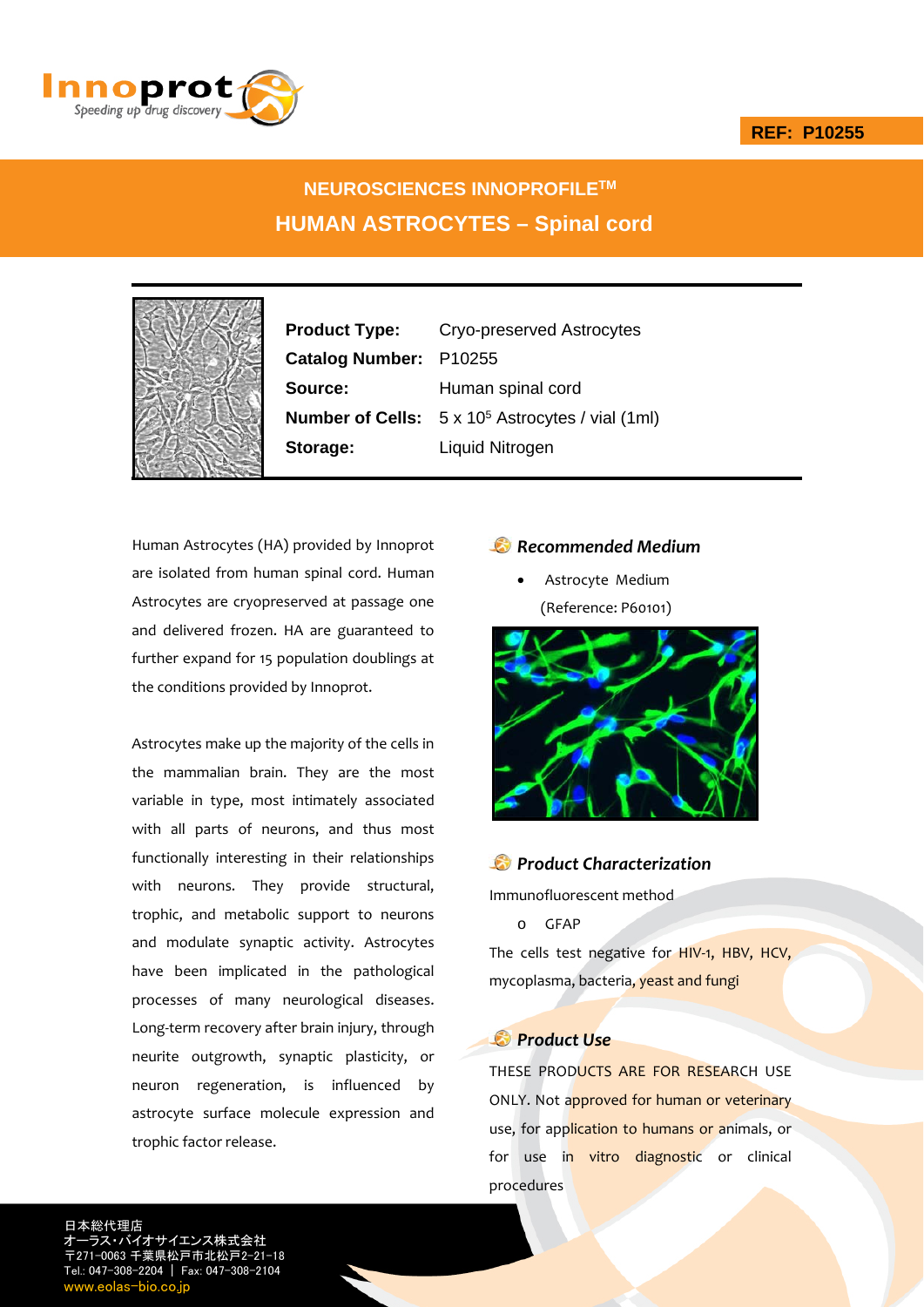

### **INSTRUCTIONS FOR CULTURING CELLS**

*IMPORTANT*: Cryopreserved cells are very delicate. Thaw the vial in a 37 ºC waterbath and return them to culture as quickly as possible with minimal handling!

#### **Set up culture after receiving the order:**

- 1. Prepare a poly‐L‐lysine coated flask (2 μg/cm2 , T‐75 flask is recommended). Add 10 ml of sterile water to a T‐75 flask and then add 150 μl of poly‐L‐ lysine stock solution (1 mg/ml). Leave the flask in incubator overnight (minimum one hour at 37ºC incubator).
- 2. Prepare complete medium. Decontaminate the external surfaces of medium bottle and medium supplement tubes with 70% ethanol and transfer them to a sterile field. Aseptically transfer supplement to the basal medium with a pipette. Rinse the supplement tube with medium to recover the entire volume.
- 3. Rinse the poly‐L‐lysine‐coated vessel twice with sterile water and then add 15 ml of complete medium. Leave the vessel in the sterile field and proceed to thaw the cryopreserved cells.
- 4. Place the frozen vial in a 37ºC water bath. Hold and rotate the vial gently until the contents completely thaw. Promptly remove the vial from the water bath, wipe it down with 70% ethanol, and transfer it to the sterile field.
- 5. Carefully remove the cap without touching the interior threads. Gently resuspend and dispense the contents of the vial into the equilibrated, poly‐ L‐lysine‐coated culture vessel. A seeding density of  $5,000$  cells/cm<sup>2</sup> is recommended.
- Note: Dilution and centrifugation of cells after thawing are not recommended since these actions are more harmful to the cells than the effect of residual DMSO in the culture. It is also important that cells are plated in poly‐L‐lysine‐coated culture vessels to promote cell attachment.
- 6. Replace the cap or lid of the culture vessel and gently rock the vessel to distribute the cells evenly. Loosen cap, if necessary, to allow gas exchange.
- 7. Return the culture vessel to the incubator.
- 8. For best results, do not disturb the culture for at least 16 hours after the culture has been initiated. Refresh culture medium the next day to remove residual DMSO and unattached cells, then every other day thereafter.

#### **Maintenance of Culture:**

- 1. Refresh supplemented culture medium the next morning after<br>establishing a culture from establishing a culture from cryopreserved cells.
- 2. Change the medium every three days thereafter, until the culture is approximately 70% confluent.
- 3. Once the culture reaches 70% confluency, change medium every other day until the culture is approximately 90% confluent.

日本総代理店 ラス・バイオサイエンス株式会社 〒271-0063 千葉県松戸市北松戸2-21-18 Tel.: 047-308-2204 | Fax: 047-308-2104 www.eolas-bio.co.